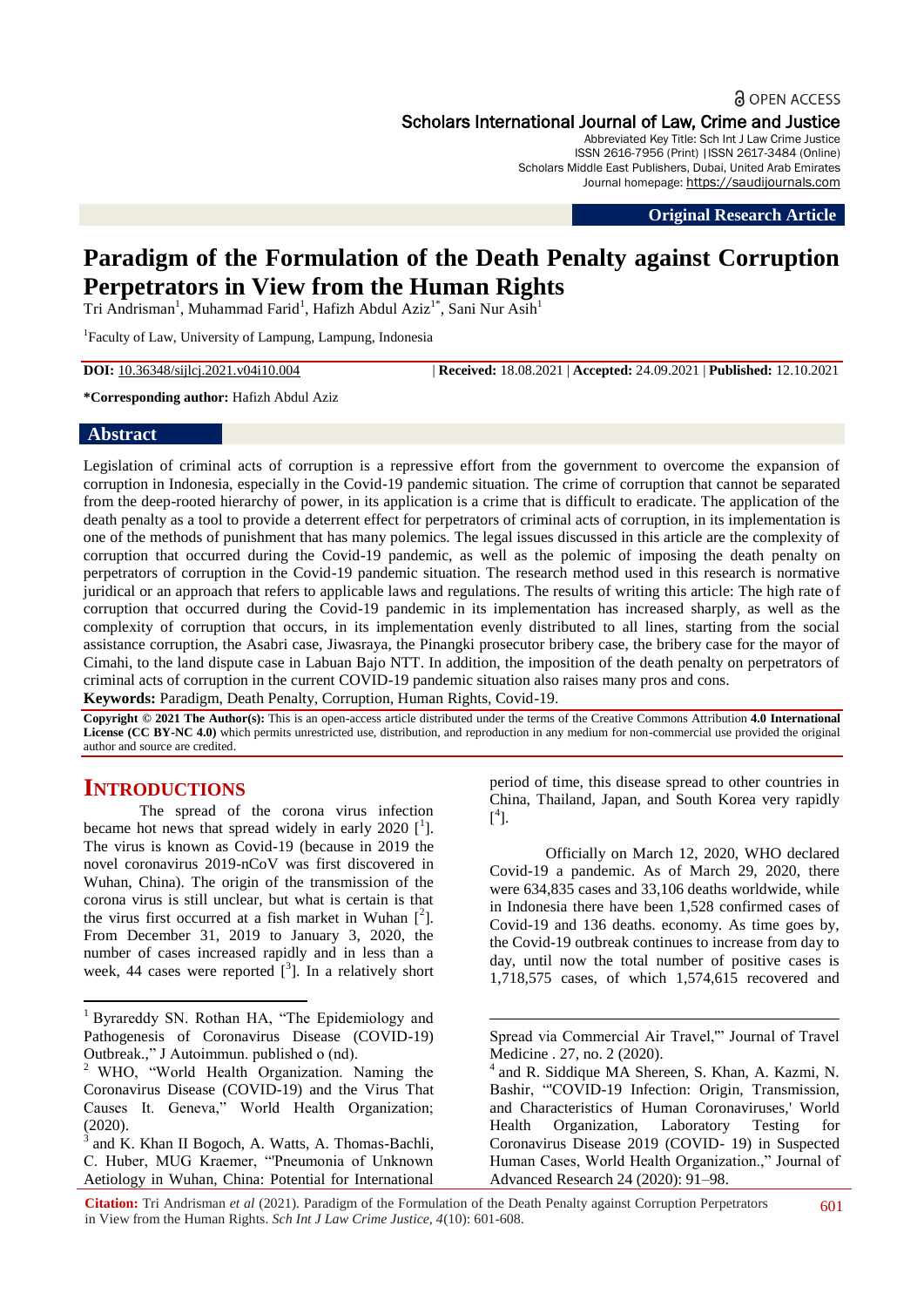47,218 died  $\left[\begin{array}{cc} 5 \end{array}\right]$ . As a result of this Covid-19, many companies went bankrupt, stock prices fell, many employees were laid off, and mass layoffs resulted in the addition of new poverty numbers.

The increase in data on Covid-19 cases that occurred in various regions in Indonesia made the Government move quickly to provide assistance and recovery to the Indonesian population, one of which was through social assistance (Bansos) distributed directly by the Ministry of Social Affairs. The impact of the PSBB policy which until now has become the Enforcement of Restrictions on Community Activities or PPKM launched by the government, causes economic activity to weaken and it is difficult to earn income. Situations like this in the midst of the covid-19 pandemic are vulnerable to corruption, the complexity of the increasing number of cases of corruption in the current situation, in its implementation, has many polemics.

The current condition of the Covid-19 Pandemic which has an impact on all circles of society, especially those who really put their hope in selling or small businesses, of course, really find it very difficult to survive in the midst of conditions like this, with the enactment of PSBB or PPKM, the government should be able to meet the logistics of people whose activities are forced. stopped. However, the need that should have been given immediately turned into an opportunity by certain elements to commit treason (high treason). The discourse on corrupt practices is very common in Indonesia, since the New Order era until the current reform era, corrupt practices are increasingly prevalent and very lasting accompanying the journey of the Indonesian nation.

Corruption that occurs does not only occur at the center but also spreads to the regions. The various forms and types of punishments given by the government basically have not provided a deterrent effect for corruptors. The criminal act of corruption during the covid-19 pandemic which is an extraordinary crime, the imposition of sanctions is on the death penalty as an alternative punishment during the covid-19 pandemic as it is now. However, in its implementation it is still a problem in itself. The imposition of the death penalty is considered contrary to human rights, because its implementation takes the life of others and there is no hope for the convict to fix the crime he has committed. Whereas everyone has the right to live and has the right to defend his life and life (Article 28A of the 1945 Constitution).

The polemic of the death penalty for corruptors who commit acts of corruption during the pandemic has re-ignited the public to voice it. However, on the other hand, the death penalty for corruptors needs to be reconsidered because it does not guarantee a deterrent effect. In this study, we try to explore the complexity of corruption that occurred during the Covid-19 pandemic, as well as the polemic of imposing the death penalty on perpetrators of criminal acts of corruption in the Covid-19 pandemic situation, with the research title Paradigm of Death Penalty Policy Against Corruption Crimes in View From In terms of Human Rights.

## **RESEARCH METHODS**

Legal/empirical sociology research which includes research on legal identification (unwritten) and research on the effectiveness of law in the community/field  $[6]$ . The research method used in this study is based on normative law (law)  $\begin{bmatrix} 7 \end{bmatrix}$ , but not studying the norm system in the rule of law, but observing how the reactions and interactions that occur when the norm system works in society.

#### **DISCUSSION**

#### **A. The Complexity of Corruption Crimes That Occurred During the Covid-19 Pandemic**

Crime is a complex phenomenon that can be understood from many different perspectives. Power is the power to administer, the power to govern, the ability, the ability of a person or group to control other people or groups, the function of creating and utilizing justice and preventing violations of justice. However, in this power many are misused to seek wealth, so that many rulers seek this wealth in various ways, including using the power that has been entrusted to them by the people. Many rulers abuse their power for their personal interests so that people's human rights are willing to be sacrificed.

The rise of cases of abuse of power such as corruption, legal mafia, embezzlement, thus requiring criminal law to regulate the problem of abuse of power and avoid falling victims due to abuse of power. The abuse of power committed by the authorities or people who have power can also increase the statistics of crimes experienced by victims. Criminal law whose domain as public law makes the development of criminal law always in the spotlight in the community, a small example that we can see is how the public response is very enthusiastic about the discourse of affirming the death penalty against corruptors.

**<sup>.</sup>** <sup>5</sup> Sean M. Mitchell et al., "Considering the Impact of COVID-19 on Suicide Risk among Individuals in Prison and during Reentry," Journal of Criminal Psychology 11, no. 3 (2020).

 6 Soerjono Soekamto, Normative Legal Research: A Brief Overview., Edition 1 Ce. (Jakarta: PT Raja Grafindo Persada, 2001).

<sup>7</sup> Soerjono Soekanto and Sry Mamuji, "Normative Legal Research, Cet 4, PT," Raja Grapindo Persada, Jakarta (1994).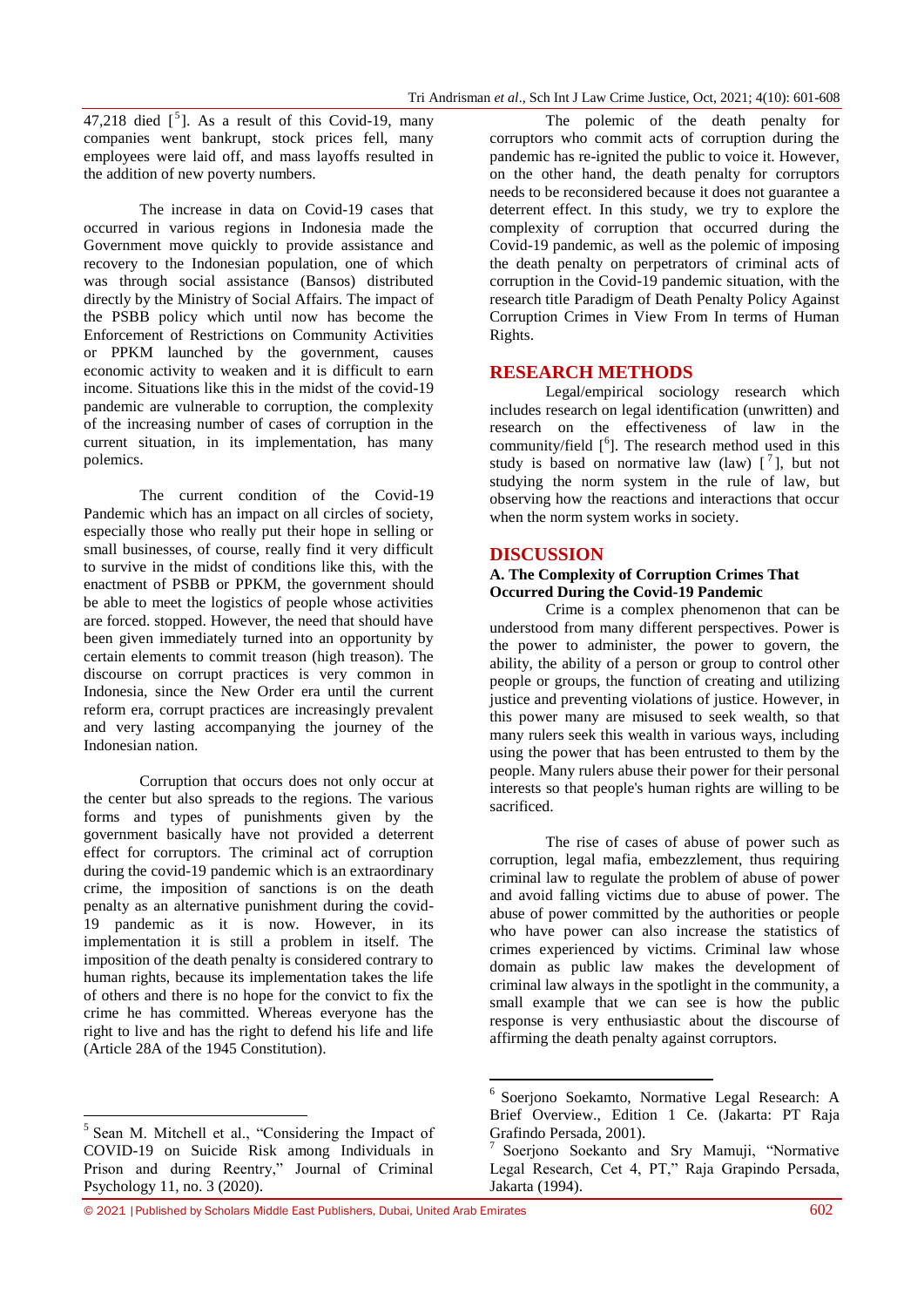Tri Andrisman *et al*., Sch Int J Law Crime Justice, Oct, 2021; 4(10): 601-608

The existence of opportunities for corruption is often associated with elites who dominate the hierarchy or have interests in the government, thereby reducing the efficacy of the social order from the level of corruption which results in the emergence of perceptions of injustice in society  $\binom{8}{1}$ . The term justice is not a new thing that has been the subject of discussion until now  $[9]$ . Since the first justice has become a discourse that gets its own part in the minds of ancient Greek figures with justice which is always opposed to injustice  $\int_0^{10}$ . Both are juxtaposed in a legal context where each position is a matter of debate in people's lives.

Law is the center of study which is certain and fixed, justice in law is always synonymous with orders and authority. The injustice that existed in society at that time was a situation that arose as a result of feelings of dissatisfaction and a sense of lost security against the aristocratic government and the many abuses of power  $[$ <sup>11</sup>]. Based on data from Indonesia Corruption Watch (ICW) quoted from (CNN, 2021) reports that the losses experienced by Indonesia during the first semester of 2020 amounted to 39.2 trillion, this nominal when compared with the fines given by the panel of judges at the time of the decision, then The amount of state losses is certainly much greater because the nominal amount given is approximately Rp.102,985,000,000 plus the corrupt actors are required to pay compensation in the amount of Rp.625,080,425,649, US\$128,200,000, and SGD2,364,315 or approximately Rp. 2.3 trillion.

The high level of corruption that occurs in Indonesia, which is even considered to be in a vicious circle, would require a legal formulation to provide a significant reduction in corruption. The death penalty is a form of legal formulation in dealing with corruption [<sup>12</sup>]. The following is the data that we managed to collect from Transparency International in the form of an assessment / public assessment of corruption in Indonesia, from the data below it shows that in 2020 the Indonesian people consider that there has been a significant increase in corruption.

 $\overline{a}$ 



There is an assessment of the global community on the issue of corruption that attracts public officials or government employees in each country in Asia. The data below shows a major problem with corruption by public officials.



**Graph 1.2: Community Survey in Asia on Corruption**

Based on the data that has been presented, it shows that corruption is so detrimental to the state because in a fairly short period of time, the state losses incurred by the perpetrators are very large  $\lceil$ <sup>13</sup> $\rceil$ . The impact of state losses as a result of this action makes it very clear that corruption is a crime in the context of development, which can hinder the rate of economic growth of a country, plus in reality corruption is not only a problem that occurs in one or several countries, but has become a problem that is eating away at the world. International  $[14]$ , So it is something that is not excessive if corruption is currently often declared as an extraordinary crime (extra ordinary crime).

This is not without reason, because the crime was carried out by the perpetrators of corruption not only in ancient or conventional ways, but incarnated in a way that is so extraordinary, the perpetrators carry out these actions in a systematic and well-planned manner, and ways are always found. which is always new (new dimensions of crime)  $\int_0^{15}$ . This includes the actions of

1

© 2021 |Published by Scholars Middle East Publishers, Dubai, United Arab Emirates 603

<sup>8</sup> Andrew Heywood, Key C, Angewandte Chemie International Edition, 6(11), 951–952., 1967.

<sup>&</sup>lt;sup>9</sup> Andika Setiawan, "Cephalus Justice as a Solution for Handling Corruption in Indonesia," Indonesian Philosophy Journal 3, no. 3 (2020): 115–121.

 $10$  Ibid.

<sup>&</sup>lt;sup>11</sup> David Chaikin, "Controlling Corruption by Heads of Government and Political Elites," Corruption and Anti-Corruption (2001): 97.

<sup>&</sup>lt;sup>12</sup> Eddy OS Hiariej, "Regarding the Court's Decision on Corruption Crimes," Legal Issues 42, no. 1 (2013): 55–62.

<sup>&</sup>lt;sup>13</sup> Siswanto, Legal Politics in the Narcotics Law. (Jakarta: PT Rineka Cipta, 2012).

<sup>&</sup>lt;sup>14</sup> Myroslava Antonovych, Judicial Activism: An Interdisciplinary Approach to the American and European Experiences, 2018.<br>
<sup>15</sup> Theodoric M. C. in the Context of Context of Context of Context of Context of Context of Context of Context of Context of Context of Context of Context of Cont

<sup>15</sup> Theodore M Smith, "Corruption, Tradition and Change in Indonesia," In: Lubis, M. & Scott, JC eds. Political corruption. Jakarta: Indonesia Torch Foundation (1993).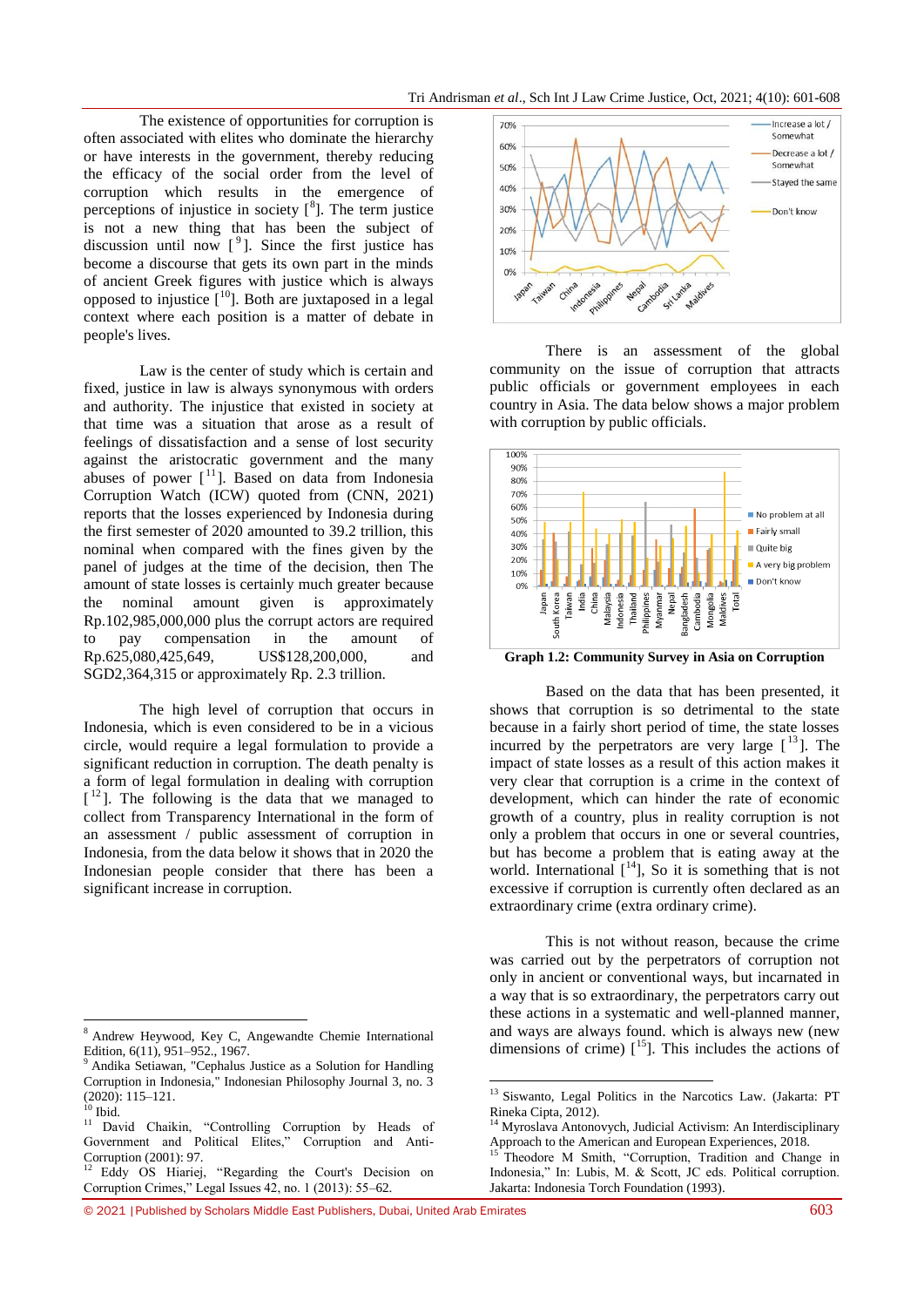perpetrators who carry out money laundering or money laundering of assets resulting from corruption abroad, resulting in this crime also crossing national borders (transnational). Corruption in 2020 (Pandemic) is a special crime where the results do not bring a too positive trend to the activities of the Indonesian government, because the crime rate is not the same as other corruption cases that have occurred before, in this

case corruption occurred in line with the outbreak of the Covid-19 pandemic which has significantly crippled the economy and pushed Indonesia into a recession.

The occurrence of corruption is not without strong reasons, several factors that cause corruption are incentives, pressures and opportunities to carry out a corrupt practice. In general.



**Graph 1.3: Indonesia Corruption Perception Index 2020**

 $\overline{a}$ 

Based on data from the Corruption Perceptions Index (CPI) Indonesia 2020, Indonesia fell from 40 to 37 in 2019, ranking 102 out of 180 countries surveyed. Furthermore, Indonesia's corruption perception index (CPI) in 2020 was recorded at 37 from a scale of 0-100. Indonesia's GPA score in 2020 decreased by 3 points compared to the previous year which was 40. With the decline in the GPA score, Indonesia's position decreased from 85th place to 102nd out of 180 countries.

This makes Indonesia's GPA score and ranking in 2020 on par with Gambia. The 2019 corruption perception index survey involved 180 countries. A score of 0 means the country is highly corrupt, otherwise a score of 100 indicates the country is free of corruption  $[$ <sup>16</sup> $]$ . The Covid-19 pandemic, which was accompanied by a recession and an economic downturn, is still implemented by public officials who practice bribery.

<sup>&</sup>lt;sup>16</sup> Alwino Alfensius, "INDONESIA IN A VOLTAGE OF CORRUPTION," Journal of Perennial Pedagogy 1, no. 1 (2019).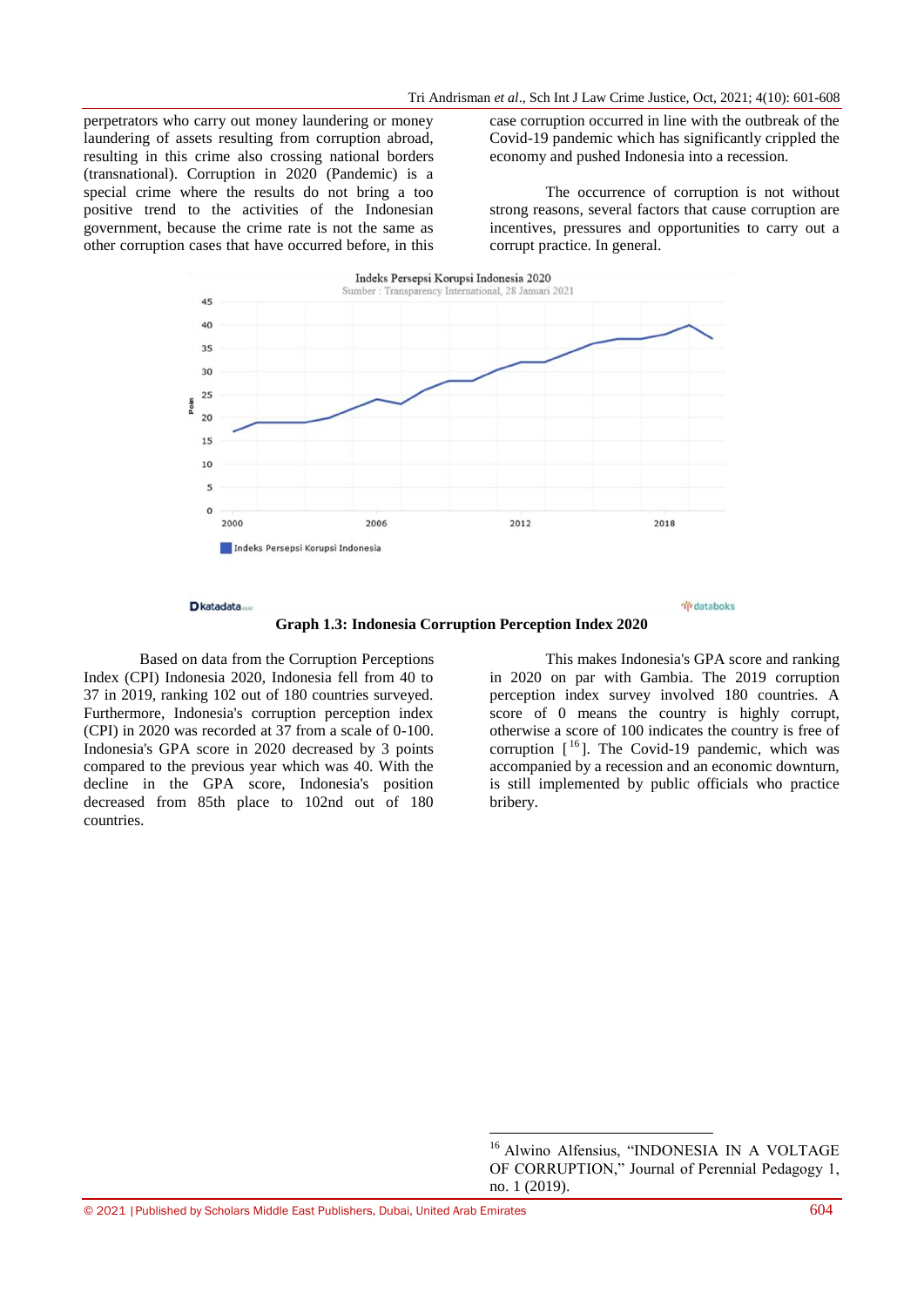Tri Andrisman *et al*., Sch Int J Law Crime Justice, Oct, 2021; 4(10): 601-608

| Table 1.1: Corruption Perpetrators in the Advanced Indonesia Cabinet |                    |                                                                                |
|----------------------------------------------------------------------|--------------------|--------------------------------------------------------------------------------|
| Origin                                                               | <b>Perpetrator</b> | <b>Corruption Case</b>                                                         |
| Advanced Indonesian Cabinet                                          | Eddy Prabowo       | Seed export permit corruption case                                             |
| Minister of Social Affairs                                           | Juliari Peter Coal | Cases of suspects in the procurement of social<br>assistance (bansos) COVID-19 |

**Table 1.1: Corruption Perpetrators in the Advanced Indonesia Cabinet**

Since March 2020, the corona virus appeared in Indonesia, there were two cases of corruption in the Indonesian Advanced Cabinet that stole the public's attention. One of them is Edhy Prabowo as the Minister of Maritime Affairs and Fisheries who was caught in a corruption case of seed export permits. Edhy was investigated for receiving Rp3.4 billion and US\$100,000 from the lobster seed export permit. A few weeks later the KPK named Social Minister Juliari Peter Batubara as a suspect in the procurement of Covid-19 social assistance (bansos), who received bribes worth Rp. 17 billion in two implementations of the Covid-19 social assistance in the form of basic necessities. In addition, corruption during the pandemic also occurred in several sectors such as the Asabri case, Jiwasraya, the Pinangki prosecutor's bribery case, the Cimahi mayor bribery case, the land dispute case in Labuan Bajo NTT, and others  $[17]$ . The practice of greed and greed will certainly have an impact on the injury to the economic sector and disrupt the stability of economic growth and development. The complexity of corruption cases that occur in the Covid-19 pandemic situation as it is now, has greatly increased in development, due to corruption cases in the Covid-19 pandemic situation occurring in all sectors, this is very detrimental to the country's economy because it occurs during a recession.

The formulation of the death penalty is an effective punishment in its implementation because it provides a deterrent effect as well as a fearful effect for criminals and the community not to commit the same crime. Based on the picture above, it can be seen that the investigation performance of the anti-corruption agency has declined. The weakness of this institution is a vulnerability to national integrity and public trust in the government in terms of corruption. It was recorded that only 91 cases in 2020 were investigated by the KPK, or down 37% compared to the previous year of 145 cases  $[18]$ . Meanwhile, when compared to 2018, it was recorded to decrease by 54.27%. In 2018 the

**.** 

number of investigations carried out by the KPK was 199 cases  $[19]$ .

In a trend, from 2004 to 2017 the KPK's investigative performance continued to increase. Meanwhile, the total number of investigations reached 1,145 cases  $[20]$ . During a pandemic like now, we need an improvement and renewal of the bureaucracy from the KPK itself. The role of the KPK is very important in dealing with corruption cases during the recess as it is now, considering that the opportunities for corruption that will occur are very large in misappropriating funds if there is no good transparency from the government. When taking pictures of the Indonesian government in general, we can conclude that the government's efforts to fight corruption have not yet reached their maximum point.

This is evidenced by the continued prevalence of corrupt practices in Indonesia from the central to the regional levels, as well as the complexity of corruption that occurs in all sectors. Even the repressive punishment has not provided a deterrent effect. The threat of imprisonment as well as fines or compensation, which is clearly stated in Law No. 20 of 2001 is no longer a frightening threat to corruptors. Based on the year-end records of Indonesia Corruption Watch (ICW), efforts to eradicate corruption during 2020 have stagnated and even set back, this is due to many government policies that deviate from efforts to combat corruption. The legal products that are made continue to be a polemic, as well as the handling of Covid-19 in the current situation which is full of irregularities.

### **B. The polemic of imposing the death penalty on perpetrators of corruption in the Covid-19 pandemic situation**

The crime of corruption is known as an extraordinary crime, where as a policy step to overcome corruption it is resolved through legislation that can be used as a trap to create a sense of deterrence for the perpetrators of corruption, one of which is the existence of severe sanctions and the principle of reverse proof, where the alternative choice is is a death penalty  $\lceil^{21} \rceil$ .

<sup>&</sup>lt;sup>17</sup> Mohammad Khairul Muqorobin and Barda Nawawi Arief, "The Death Penalty Formulation Policy in the Law on the Eradication of Corruption Crimes During the Corona Virus Disease 2019 (COVID-19) Pandemic Based on the Perspective of Criminal Law Reform," Indonesian Legal Development Journal 2, no. 3 (2020): 387–398.

<sup>&</sup>lt;sup>18</sup> Dimas Dharma Setiawan, "Observing Prisoners' Assimilation Policy During the COVID-19 Pandemic," Ditjenpas.Go.Id.

 $\overline{a}$ <sup>19</sup> Desca Lidya Natalia, "Mass Media and Reporting on Corruption Eradication in Indonesia," Journal of Anti-Corruption Integrity 05, no. 2 (2019).

<sup>&</sup>lt;sup>20</sup> Eddy OS Hiariej, "Corruption in the Private Sector and Corporate Criminal Liability," Legal Issues 49, no. 4 (2020): 333–344.

<sup>21</sup> Tiyas Kurnia Sari, Fitra Roman Cahaya, and Corina Joseph, "Coercive Pressures and Anti-Corruption

<sup>© 2021</sup> |Published by Scholars Middle East Publishers, Dubai, United Arab Emirates 605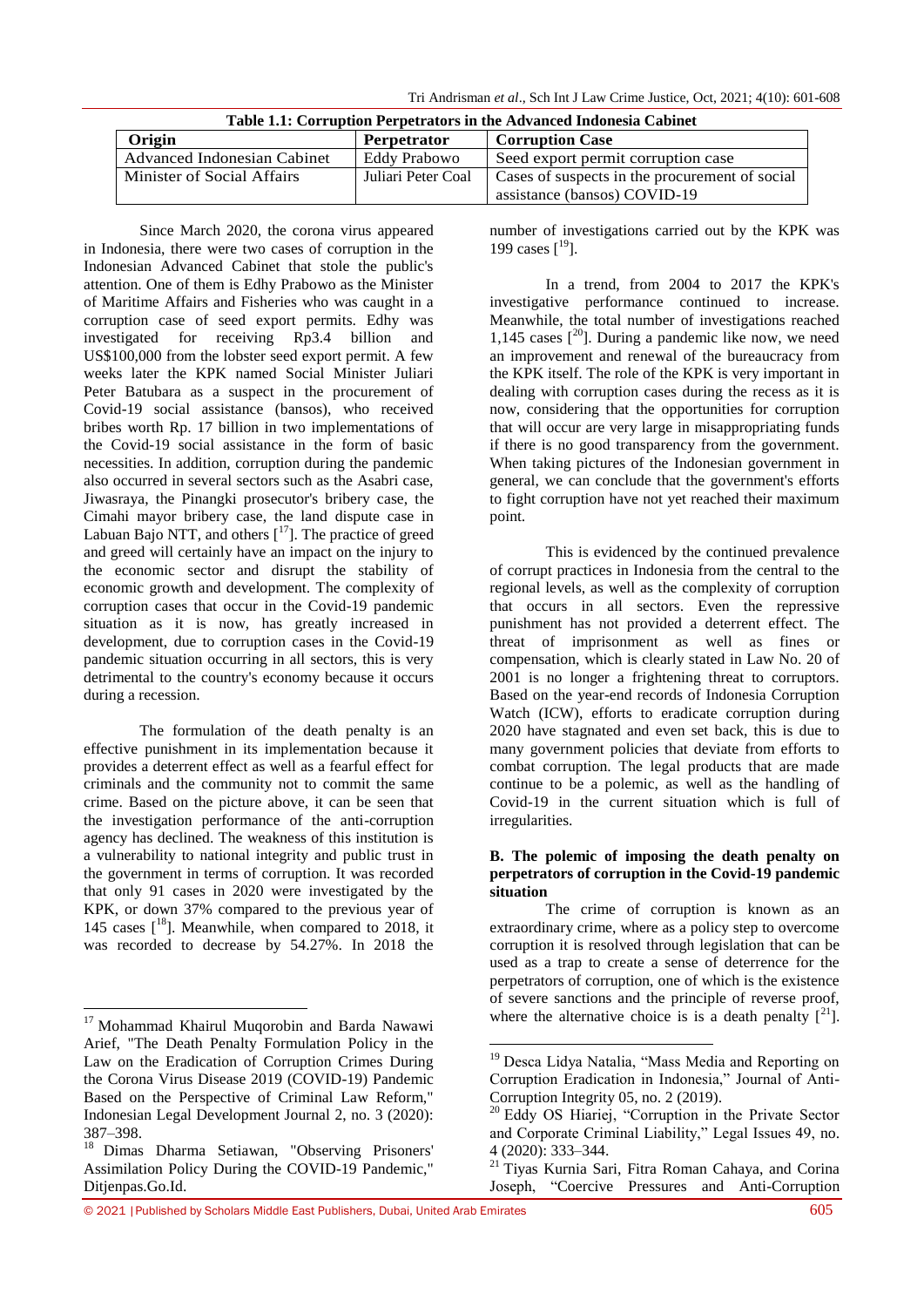The desire to eradicate corruption has become a separate paradigm, the existence of a policy formulation related to the death penalty, in its application it can be inconsistent with the formulation policy where judges are reluctant to apply the death penalty to perpetrators of corruption, even though the state has suffered state financial losses in large amounts big.

The debate about the pros and cons of the death penalty for corruption perpetrators will continue to be debated between the parties who support or reject it. From the pros and cons, both have a strong theoretical basis, the abolitionist groups have a theoretical basis which states that the reasons they oppose the death penalty for corruptors are, first  $[2^2]$ , Furthermore, this group also considers that until now it has not been scientifically proven that the purpose of giving the death penalty is something that can cause a deterrent effect in the community, so there is no linear thing that makes the level of corruption crimes with the idea of imposing the death penalty for the perpetrators  $[$ <sup>23</sup>].

Both of these arguments can also be refuted by retentionists with several arguments that say that the death penalty if it has been carried out on corrupt perpetrators can be a strong reason for the low crime rate, it is proven that Saudi Arabia which implements the death penalty has a low crime rate compared to countries that do not apply the death penalty. death penalty  $\int_0^{24}$ , and the next argument that also rejects the opinion of the abolitionists is that the death penalty is contrary to human rights, in fact corruption is an ordinary crime that humiliates other human beings in the absence of humanity, especially in the midst of the covid-19 pandemic  $[<sup>25</sup>]$ .

This case is not in line with Jeremy Bentham who said that such an approach to justice does not have any justification value if the punishment is imposed solely to add more suffering or harm to society  $\lceil^{26} \rceil$ .

1

Furthermore, Hulsman said that "the criminal justice system as a social problem" which means that the justice system through a retributive justice approach will only leave suffering, economic problems, family and stigma against the perpetrators  $[$   $27$  ]. The implementation of the death penalty itself is actually not a new thing in the constitutional system in Indonesia. If the clemency has been rejected by the court, then serious crimes that can be continued in the death penalty process are in cases of terrorists, murder with modus operandi, and traffickers of narcotics and other illegal drugs.

If examined based on the applicable law, the government has made efforts to overcome massive crimes including corruption in the legal realm. It is written in Article 2 paragraph 2 of Law Number 20 of 2001 that corruption crimes committed during natural disasters, economic crises, and so on can be punished with the death penalty  $[<sup>28</sup>]$ . The regulation is a progressive step from Law No. 31/1999 on the Eradication of Corruption Crimes, which is still considered blunt in terms of pragmatics. Even so, most of the recorded death row convicts consist of "blue collar" groups or can be referred to as non-government workers. Meanwhile, white-collar crimes within the state bureaucracy often escape the grip of the applicable law. Transparency of the law seems to be bought by those who are at the top of the hierarchy in the economic strata. It can be concluded that the incident has deviated from the "de facto" and "de jure" ideology which should be the fixed price of the Unitary Republic of Indonesia  $[<sup>29</sup>]$ .

The result of "white collar" crimes such as corruption is as dangerous as other high-profile crimes, because the act of corruption itself has undermined a country internally and on a large holistic scale. The Corruption Perception Index (CPI) issued by the Corruption Eradication Commission (KPK) states that Indonesia in its 2011-2020 accumulation is at a score of 37 in the context of the swiftness of corruptors from a legal perspective. The lower the score obtained by a country, the more severe the pattern of spreading corruption. This score is still below Timor-Leste (40) which incidentally is categorized as a more developed

Reporting: The Case of ASEAN Countries," Journal of Business Ethics 171, no. 3 (July 2021): 495–511.

<sup>&</sup>lt;sup>22</sup> Surahmad, "Controversy on the Death Penalty Policy for Corruptors in Indonesia," Pusdiknas: Scientific Journal of National and International Policies, 2016.

<sup>&</sup>lt;sup>23</sup> Margie G. Sopacua et al., "The Effectiveness of Parole for Prisoners during the Covid-19 Pandemic," Journal of Advances in Education and Philosophy 4, no. 11 (2020).

<sup>&</sup>lt;sup>24</sup> Daniel Treisman, "The Causes of Corruption: A Cross-National Study," Journal of public economics 76, no. 3 (2000): 399–457.

<sup>&</sup>lt;sup>25</sup> Daniel Treisman, "Decentralization and Corruption: Why Are Federal States Perceived to Be More Corrupt," in Presentation at the Annual Meeting of the American Political Science Association, Atlanta, 1999.

<sup>&</sup>lt;sup>26</sup> Mouna Wasef and Firdaus Ilyas, "Robbing Forests and State Money," Indonesia Corruption Watch (2011).

<sup>27</sup> Sofie Arjon Schutte and Laode M Syarif, "Eradication of Corruption in the Forestry Sector Lessons from the KPK Case," U4 Issue (2020): 17.

<sup>&</sup>lt;sup>28</sup> Abd Ghofur, "The Death Penalty Controversy Analysis of Critical Literary Discourse the Life of David Gale Film Perspective of Sociocultural Practice Norman Fairclough," OKARA: Journal of Language and Literature 11, no. 1 (2017): 193.

<sup>&</sup>lt;sup>29</sup> Matthew Lippman, "Contemporary Criminal Law: Concepts, Cases, and Controversies" (2010): 1–23, https://www.sagepub.com/sites/default/files/upmbinaries/30388\_1.pdf.

<sup>© 2021</sup> |Published by Scholars Middle East Publishers, Dubai, United Arab Emirates 606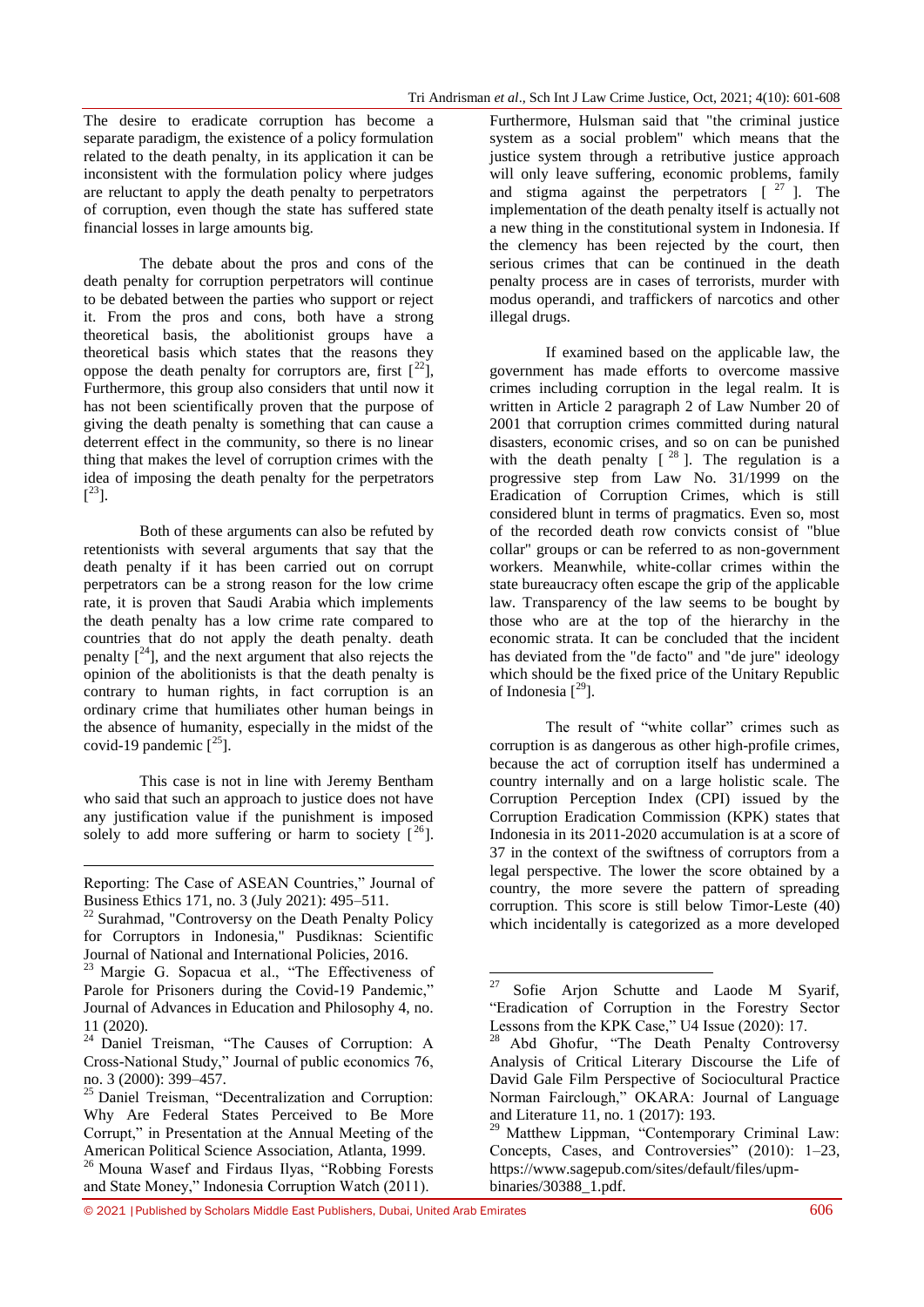country than Indonesia  $[30]$ . Therefore, during this Pandemic, many parties are demanding the government to immediately implement the death penalty for perpetrators of corruption  $\lceil \frac{31}{1} \rceil$ .

Based on the explanation previously explained, that under certain circumstances, perpetrators of acts of corruption can be sentenced to death under the Corruption Law because they have deliberately taken personal advantage by enriching themselves in conditions of a country that is experiencing a crisis or disaster. The act of corruption is also seen as a disgrace to the fifth principle of Pancasila because the corruptors are considered to have robbed the Indonesian people of what is rightfully theirs. Regulations on corruption that have long been issued as a repressive effort for the government in their implementation have yet to produce results, the implementation of the death penalty which is now being intensively implemented, there are still many conflicts.

Even so, the death penalty for corruptors is legally enforceable. In addition, the existence of the death penalty as an alternative deterrent effect is not considered a wise solution to break the chain of acts of corruption in the country. The application of this punishment is considered to be causing new problems. If understood at a glance, the main purpose of implementing the death penalty for corruptors is to create a deterrent effect and fear for the community. However, the implementation of the death penalty only focuses on actions that have already occurred and does not look at how to prevent them. We also need to reflect on the implementation of policies regarding the death penalty as already realized against drug dealers. Although the death penalty has been applied to narcotics criminals, drug trafficking cases in the country still occur.

# **CONCLUSION**

**.** 

Corruption is an extraordinary human rights crime that is very detrimental to the general public. Therefore, all his actions must be punished to the fullest extent, but at the same time, the government also needs to consider other aspects in passing sentences to suspected corruptors in the fairest way possible. The application of the death penalty as a tool to provide a deterrent effect for perpetrators of criminal acts of corruption, in its implementation is one of the methods of punishment that has many polemics. The complexity of the criminal acts of corruption that occur, in its implementation evenly spreads across all lines, starting from the social assistance corruption, the Asabri case, Jiwasraya, the Pinangki prosecutor's bribery case, the Cimahi mayor bribery case, to the land dispute case in

Labuan Bajo NTT. Other than that, The imposition of the death penalty on perpetrators of criminal acts of corruption in the current Covid-19 pandemic situation also raises many pros and cons. The paradigm of the death penalty that has reaped many polemics on the one hand is a retaliation that is considered commensurate with the actions committed, but on the other hand the application of the death penalty to perpetrators of criminal acts of corruption is an inhumane thing and is contrary to human rights, because it takes away the rights one to live and live life.

## **REFERENCES**

- Alfensius, Alwino. "Indonesia in a vortex of corruption." Journal of Perennial Pedagogy 1, no. 1 (2019).
- Antonovych, Myroslava. Judicial Activism: An Interdisciplinary Approach to the American and European Experiences, 2018.
- Chaikin, David. "Controlling Corruption by Heads of Government and Political Elites." Corruption and Anti-Corruption (2001): 97.
- Ghofur, Abd. "The Death Penalty Controversy An Analysis of Critical Literary Discourse the Life of David Gale Films from Norman Fairclough's Sociocultural Practice Perspective." OKARA: Journal of Language and Literature 11, no. 1 (2017): 193.
- Heywood, Andrew. Key C. Angewandte Chemie International Edition, 6(11), 951–952., 1967.
- Hiariej, Eddy OS "Corruption in the Private Sector and Corporate Criminal Responsibility." Legal Matters 49, no. 4 (2020): 333–344.
- Hiariej, Eddy OS "Questioning the Corruption Court's Decision." Legal Matters 42, no. 1 (2013): 55–62.
- II Bogoch, A. Watts, A. Thomas-Bachli, C. Huber, MUG Kraemer, and K. Khan. "'Pneumonia of Unknown Aetiology in Wuhan, China: Potential for International Spread via Commercial Air Travel,'" Journal of Travel Medicine. 27, no. 2 (2020).
- Lippman, Matthew. "Contemporary Criminal Law: Concepts, Cases, and Controversies" (2010): 1–23. https://www.sagepub.com/sites/default/files/upmbinaries/30388\_1.pdf.
- MA Shereen, S. Khan, A. Kazmi, N. Bashir, and R. Siddique. "COVID-19 Infection: Origin. Transmission, and Characteristics of Human Coronaviruses,' World Health Organization, Laboratory Testing for Coronavirus Disease 2019 (COVID-19) in Suspected Human Cases, World Health Organization." Journal of Advanced Research 24 (2020): 91–98.
- Mitchell, Sean M., Nikki L. La Rosa, Julianne Cary, and Sarah Sparks. "Considering the Impact of COVID-19 on Suicide Risk among Individuals in Prison and during Reentry." Journal of Criminal Psychology 11, no. 3 (2020).
- Muqorobin, Mohammad Khairul, and Barda

<sup>&</sup>lt;sup>30</sup> Smith, "Corruption, Tradition and Change in Indonesia.'

<sup>31</sup> Sopacua et al., "The Effectiveness of Parole for Prisoners during the Covid-19 Pandemic."